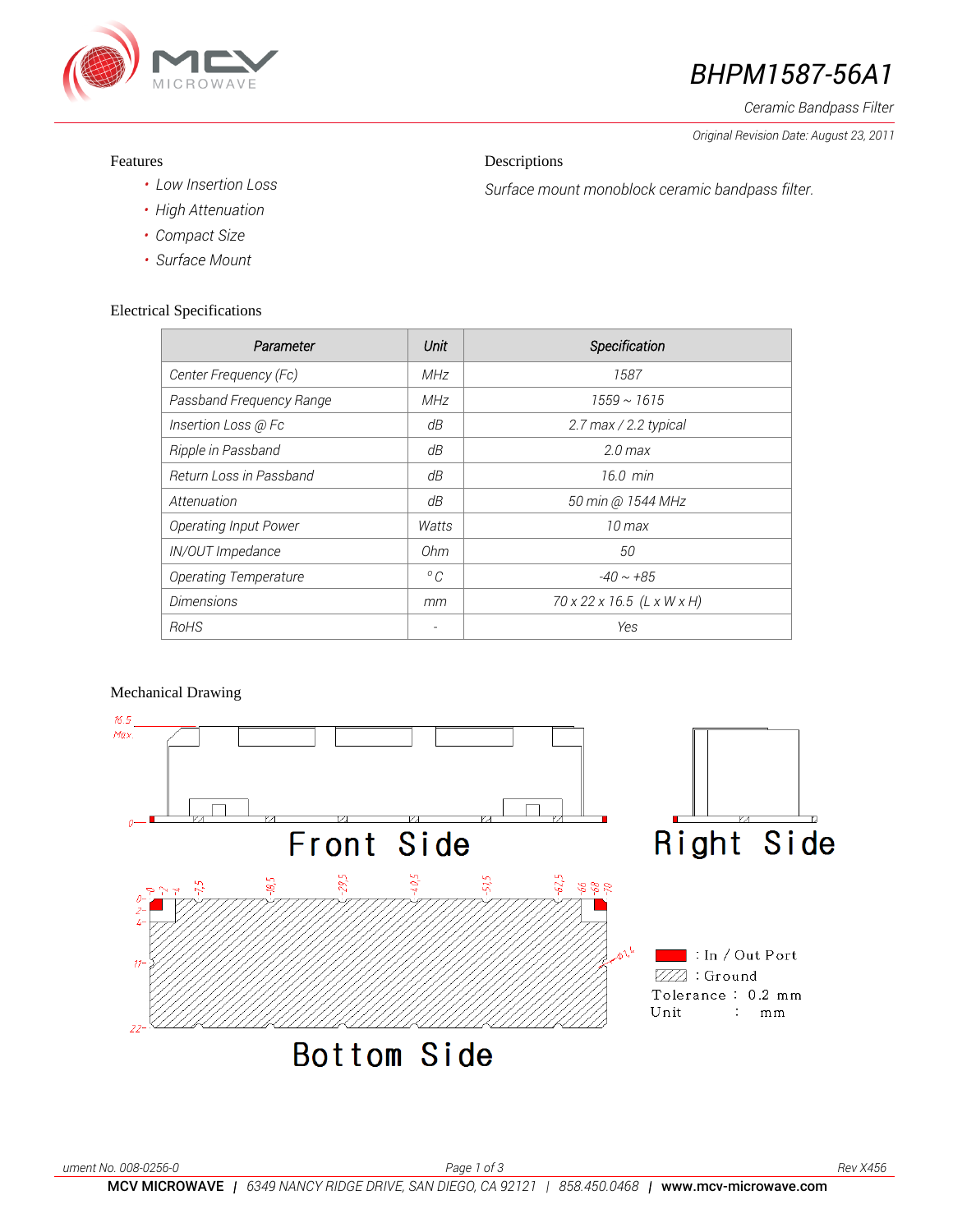

## **BHPM1587-56A1**

*Ceramic Bandpass Filter*

*Original Revision Date: August 23, 2011* 

#### Electrical Response



**Reference Graphs Q value: 700 / 8mm, 8 pole = 42 x 15 x 9 (WxDxH)**